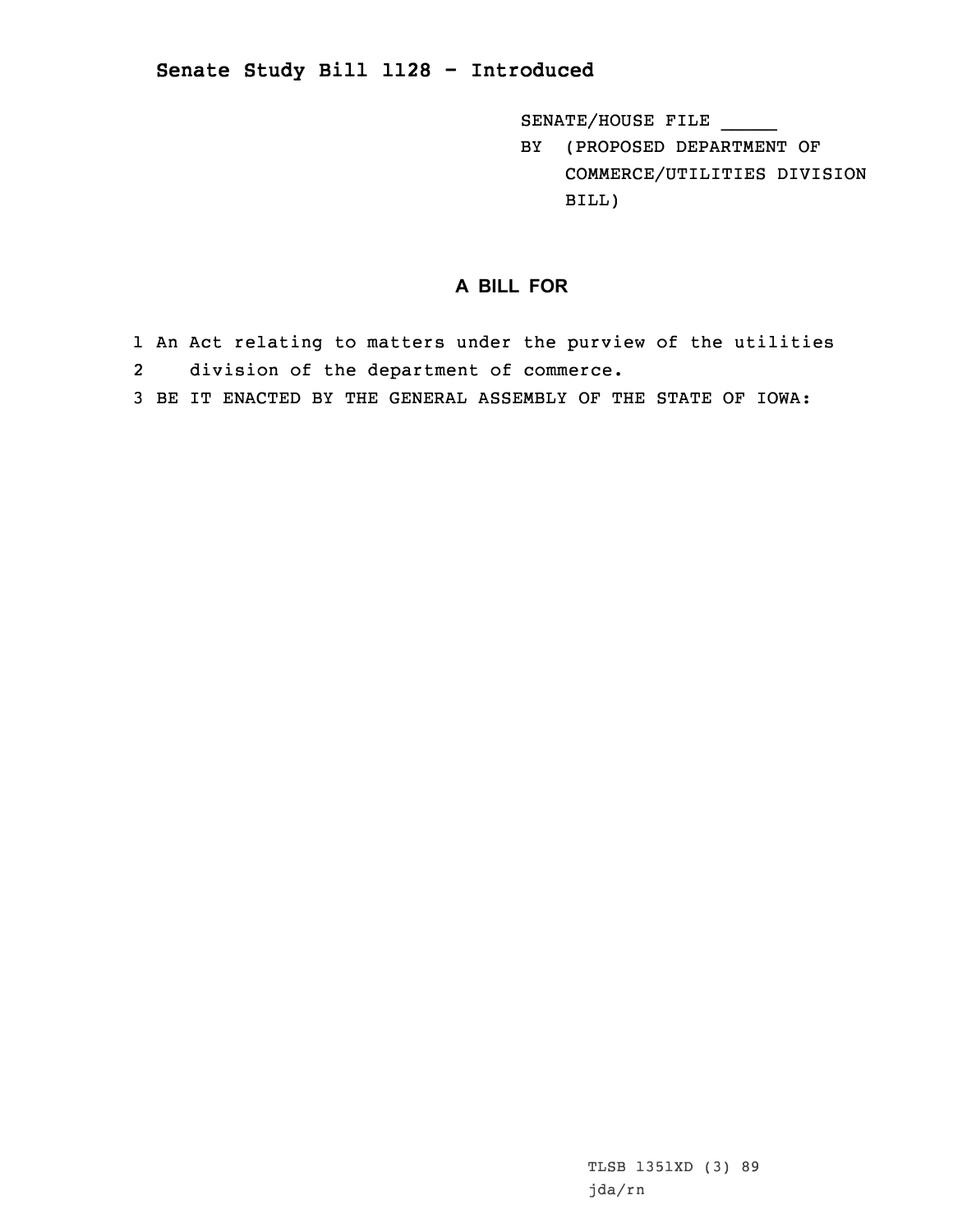1 DIVISION I 2 ADMINISTRATION Section 1. Section 476.2, Code 2021, is amended by adding the following new subsection: NEW SUBSECTION. 4A. The board shall have the authority to employ or appoint an independent administrative law judge to preside over any hearing or proceeding before the board. Sections 10A.801 and 17A.11 do not apply to the employment or appointment of an administrative law judge pursuant to this subsection. 11 Sec. 2. Section 476.10, subsection 1, paragraph b, Code 2021, is amended to read as follows: *b.* The board shall ascertain the total of the division's expenses incurred during each fiscal year in the performance of its duties under law. The board shall add to the total of the division's expenses the certified expenses of the consumer advocate as provided under [section](https://www.legis.iowa.gov/docs/code/2021/475A.6.pdf) 475A.6. The board shall deduct all amounts charged directly to any person from the total expenses of the board and the consumer advocate. The board may assess the amount remaining after the deduction to all persons providing service over which the board has jurisdiction in proportion to the respective gross operating revenues of such persons from intrastate operations during the last calendar year over which the board has jurisdiction. For purposes of determining gross operating revenues under this section, the board shall not include gross receipts received by <sup>a</sup> cooperative corporation or association for wholesale transactions with members of the cooperative corporation or association, provided that the members are subject to assessment by the board based upon the members' gross operating revenues, or provided that such <sup>a</sup> member is an association whose members are subject to assessment by the board based upon the members' gross operating revenues. If any portion of the remainder can be identified with <sup>a</sup> specific type of utility service, the board shall assess those expenses only

 $-1-$ 

LSB 1351XD (3) 89 jda/rn 1/6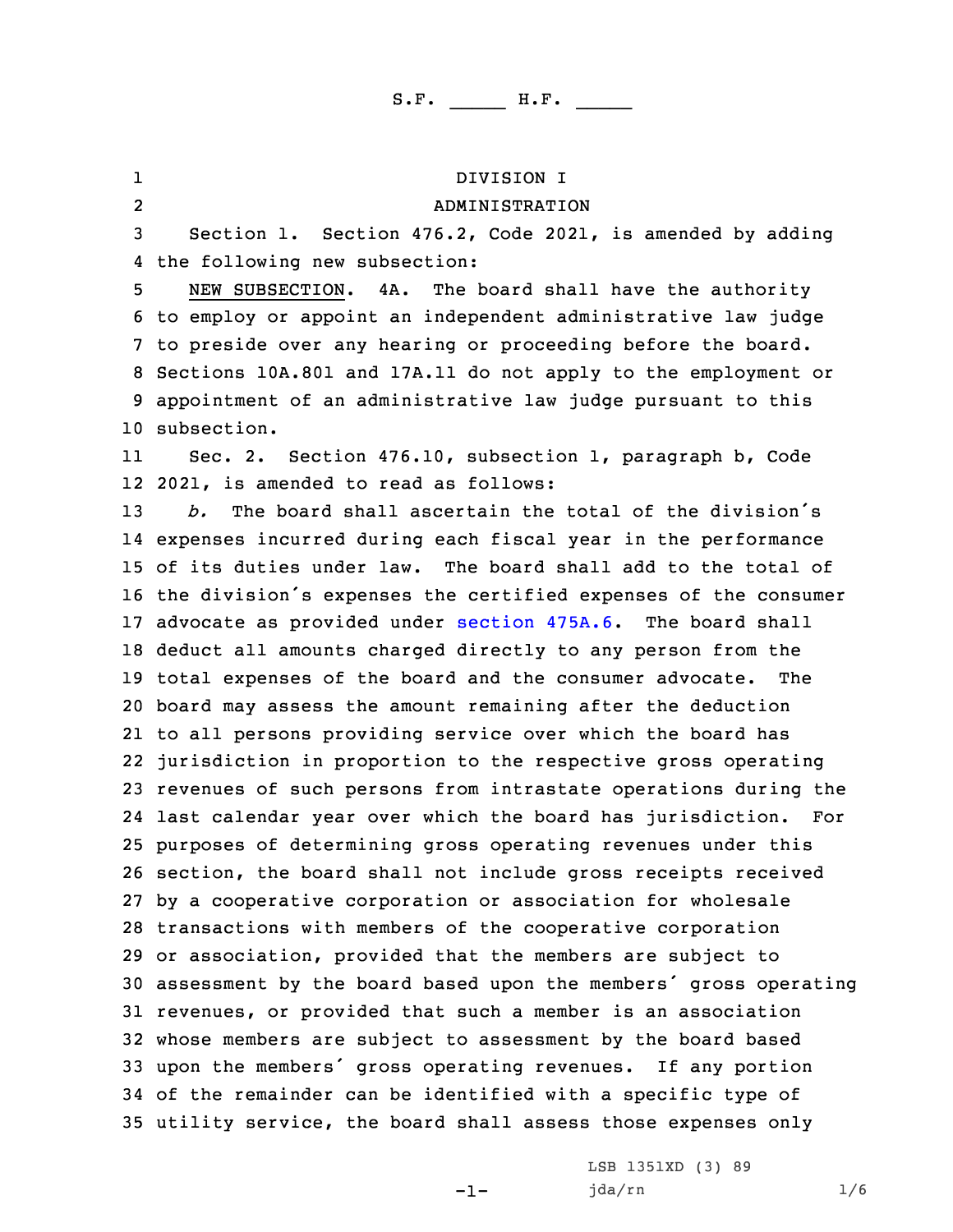to the entities providing that type of service over which the board has jurisdiction. The board may make the remainder 3 assessments under this paragraph on a quarterly basis to some or all persons providing service over which the board has jurisdiction, based upon estimates of the expenditures for the fiscal year for the utilities division and the consumer advocate. Not more than ninety days following the close of the fiscal year, the utilities division shall conform the amount of the prior fiscal year's assessments to the requirements of this paragraph. For gas and electric public utilities exempted from rate regulation pursuant to this [chapter](https://www.legis.iowa.gov/docs/code/2021/476.pdf), the remainder assessments under this paragraph shall be computed at one-half the rate used in computing the assessment for other persons. 14 DIVISION II 15 PIPELINE Sec. 3. Section 479.31, subsection 1, Code 2021, is amended to read as follows: 18 1. A person who violates this [chapter](https://www.legis.iowa.gov/docs/code/2021/479.pdf) or any rule or order issued pursuant to this [chapter](https://www.legis.iowa.gov/docs/code/2021/479.pdf) shall be subject to <sup>a</sup> 20 civil penalty levied by the board not to exceed one hundred 21 <del>thousand dollars for each violation</del> in accordance with 49 C.F.R. §190.223. Each day that the violation continues shall 23 constitute a separate offense. However, the maximum civil penalty shall not exceed one million dollars for any related 25 series of violations. Civil penalties collected pursuant to this section shall be forwarded by the chief operating officer of the board to the treasurer of state to be credited to the general fund of the state and appropriated to the division of community action agencies of the department of human rights for purposes of the low income home energy assistance program and the weatherization assistance program. Sec. 4. Section 479A.7, Code 2021, is amended to read as

33 follows:

34 **479A.7 Annual inspection fee.**

35 <sup>A</sup> The board may, in accordance with section 476.10, charge

-2-

LSB 1351XD (3) 89 jda/rn 2/6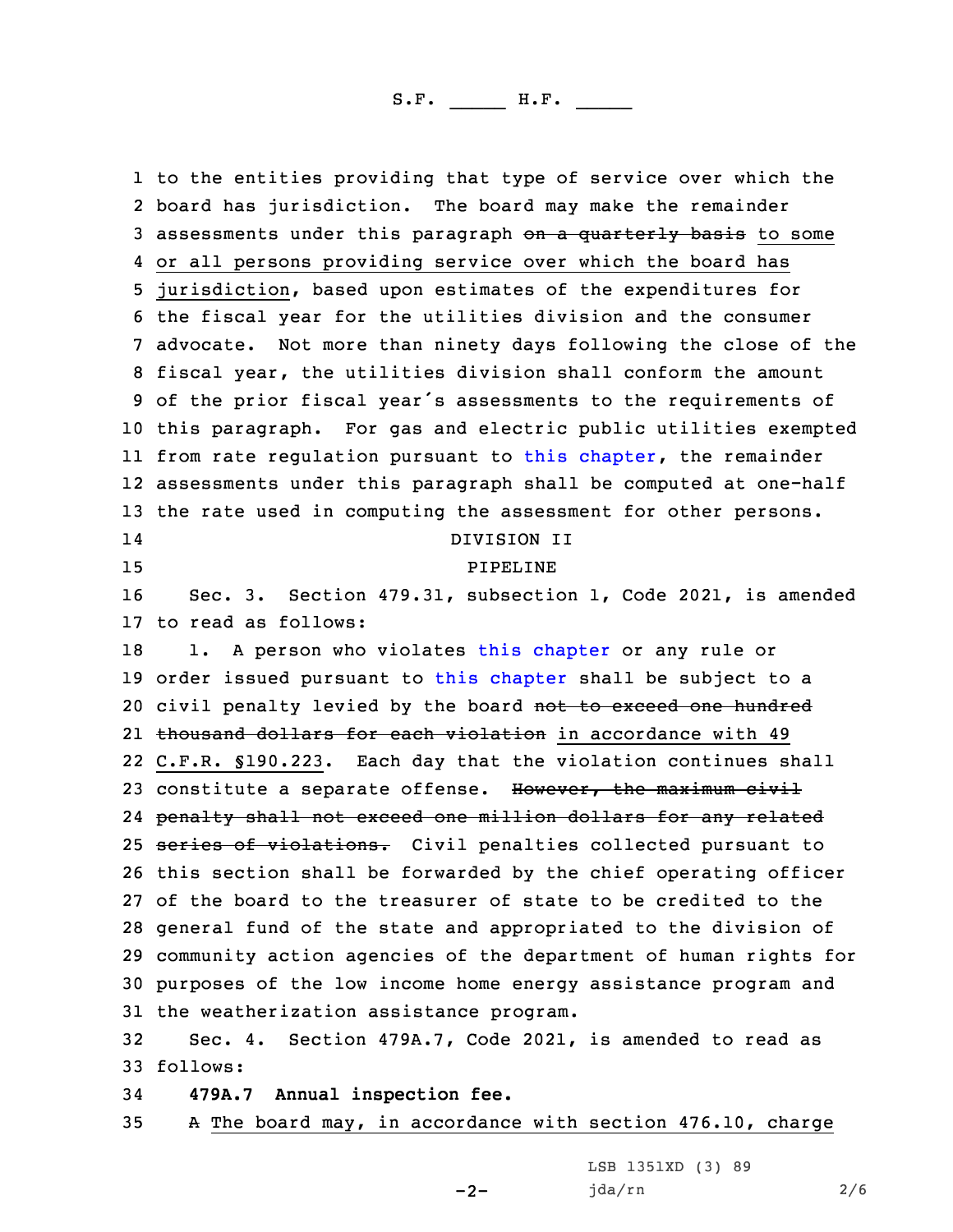1 a pipeline company <del>shall pay</del> with an annual inspection fee of 2 <del>fifty cents per mile of pipeline or fraction thereof for each</del> 3 inch of diameter of the pipeline located in this state that is directly attributable to the costs of conducting annual 5 inspections pursuant to this chapter. The annual inspection fee shall be paid for the calendar year in advance between 7 January 1 and February 1 of each year. 8 DIVISION III TELECOMMUNICATIONS SERVICES Sec. 5. Section 34A.2, subsections 8 and 14, Code 2021, are amended to read as follows: 12 8. *"Competitive local exchange service provider"* means the 13 same as defined in section 476.96 any person, including a municipal utility, that provides local exchange services, other than <sup>a</sup> local exchange carrier or <sup>a</sup> non-rate-regulated wireline provider of local exchange services. 14. *"Local exchange carrier"* means the same as defined in section 476.96 any person that was the incumbent and historical rate-regulated wireline provider of local exchange services or any successor to such person that provides local exchange services. 22 Sec. 6. Section 423.3, subsection 47A, Code 2021, is amended to read as follows: 24 47A. *a.* The sales price from the sale or rental of central office equipment or transmission equipment primarily used by local exchange carriers and competitive local exchange 27 service providers as defined in section [476.96](https://www.legis.iowa.gov/docs/code/2017/476.96.pdf), Code 2017; by franchised cable television operators, mutual companies, municipal utilities, cooperatives, and companies furnishing communications services that are not subject to rate regulation as provided in [chapter](https://www.legis.iowa.gov/docs/code/2021/476.pdf) 476; by long distance companies as defined in section [477.10](https://www.legis.iowa.gov/docs/code/2021/477.10.pdf); or for <sup>a</sup> commercial mobile radio service as defined in 47 [C.F.R.](https://www.law.cornell.edu/cfr/text/47/20.3) §20.3 in the furnishing of telecommunications services on <sup>a</sup> commercial basis. *b.* For the purposes of this [subsection](https://www.legis.iowa.gov/docs/code/2021/423.3.pdf), *"central*:

-3-

LSB 1351XD (3) 89 jda/rn 3/6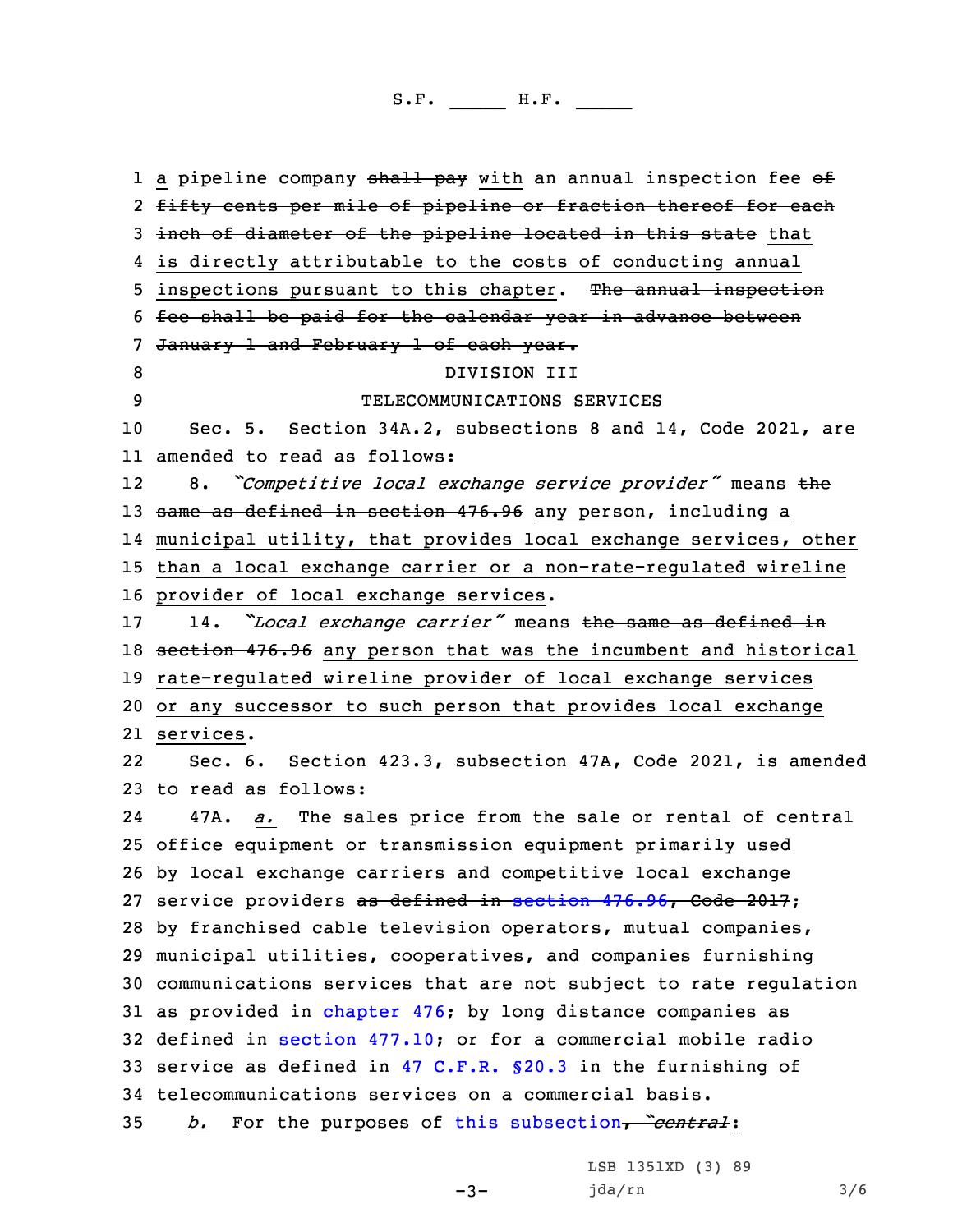1 (1) *"Central office equipment"* means equipment utilized in the initiating, processing, amplifying, switching, or monitoring of telecommunications services. *"Central office equipment"* also includes ancillary equipment and apparatus which support, regulate, control, repair, test, or enable such equipment to accomplish its function. (2) *"Competitive local exchange service provider"* means any person, including <sup>a</sup> municipal utility, that provides local exchange services, other than <sup>a</sup> local exchange carrier or <sup>a</sup> non-rate-regulated wireline provider of local exchange services. 12 (3) *"Local exchange carrier"* means any person that was the incumbent and historical rate-regulated wireline provider of local exchange services or any successor to such person that provides local exchange services. (4) *"Transmission equipment"* means equipment utilized in the process of sending information from one location to another location. *"Central office equipment"* and *"transmission "Transmission equipment"* also include includes ancillary equipment and apparatus which support, regulate, control, repair, test, or enable such equipment to accomplish its function. Sec. 7. Section 477C.7, subsection 2, Code 2021, is amended to read as follows: 2. The entities subject to assessment shall remit the 26 assessed amounts quarterly, as determined by the board, to a special fund, as defined under section 8.2, [subsection](https://www.legis.iowa.gov/docs/code/2021/8.2.pdf) 9. The moneys in the fund are appropriated solely to plan, establish, administer, and promote the relay service and equipment distribution programs. EXPLANATION **The inclusion of this explanation does not constitute agreement with the explanation's substance by the members of the general assembly.** This bill relates to matters under the purview of the utilities division of the department of commerce.

 $-4-$ 

LSB 1351XD (3) 89 jda/rn 4/6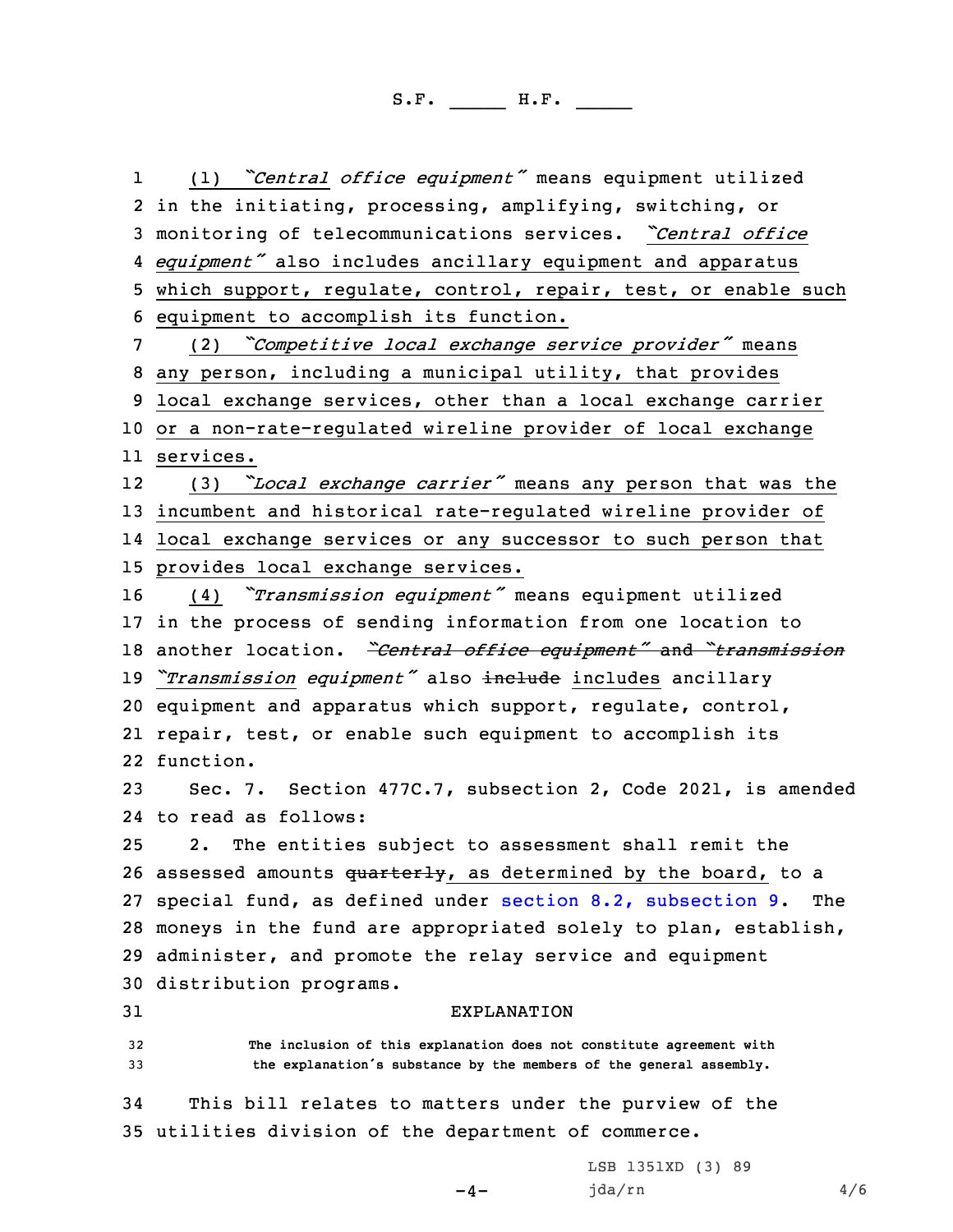1 The bill provides the Iowa utilities board with authority to employ or appoint an independent administrative law judge to preside over any hearing or proceeding before the board. Certain provisions applicable to the employment or appointment of administrative law judges by state agencies do not apply to appointments by the board.

 Current law requires the board to deduct all amounts charged directly to any person subject to the jurisdiction of the board for providing utility services from the total annual expenses of the board and the consumer advocate. The board may assess the remaining amount on <sup>a</sup> quarterly basis to all persons providing service over which the board has jurisdiction in proportion to their respective gross operating revenues. The bill strikes the requirement that these assessments be made on <sup>a</sup> quarterly basis and allows the board to make the assessments to some or all persons providing service over which the board has jurisdiction.

 Current law allows the board to impose <sup>a</sup> civil penalty of up to \$100,000 for each violation of Code chapter 479, relating to pipelines and underground gas storage, or any rule or order issued pursuant to the Code chapter, provided that the maximum penalty does not exceed \$1 million for any related series of violations. The bill removes these maximum amounts and instead provides that <sup>a</sup> civil penalty levied by the board shall be in accordance with specified federal law.

 Current law requires pipeline companies operating pipelines or underground gas storage under Code chapter 479A to pay the board an annual inspection fee of 50 cents for each mile of pipeline located in Iowa. The bill removes this set fee and instead allows the board to charge pipeline companies with annual inspection fees that are directly attributable to the costs of conducting inspections.

33 The bill removes cross references in Code section 34A.2 34 to repealed Code section 476.96, which included definitions <sup>35</sup> for "competitive local exchange service provider" and "local

 $-5-$ 

LSB 1351XD (3) 89  $jda/rn$  5/6